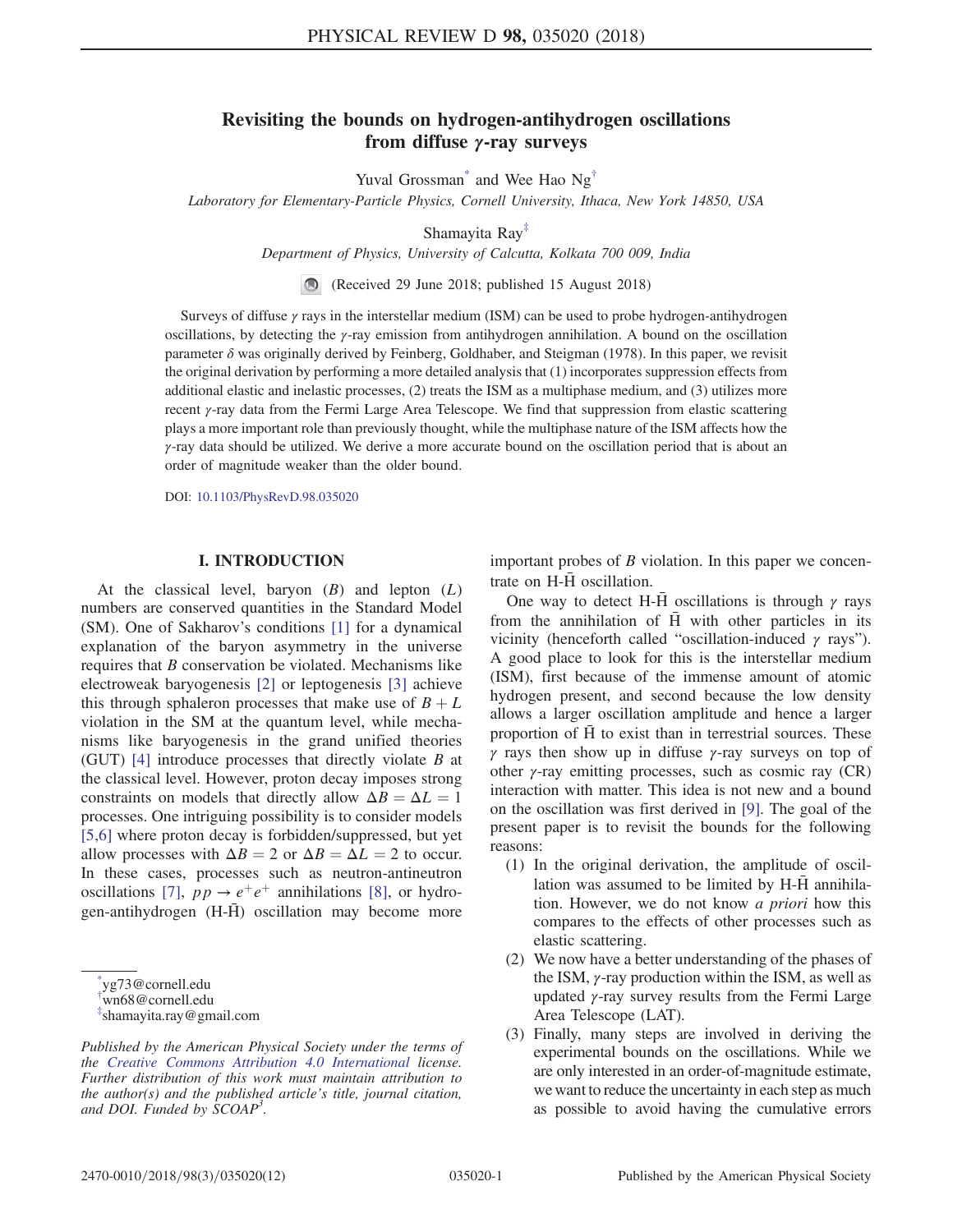become too large. Therefore, besides improving on the oscillation and ISM model, we also want to utilize updated parameter values from literature rather than just rely on crude estimates.

This paper is structured as follows. In Sec. [II,](#page-1-0) we present a model that describes  $H-\overline{H}$  oscillations in a medium, and we use the model to derive a formula for the oscillation-induced  $\gamma$ -ray emissivity. In Sec. [III,](#page-3-0) we use this formula, together with available data for various elastic and inelastic processes, to calculate the emissivities of the relevant phases of the ISM. It then allows us in Sec. [IV](#page-4-0) to obtain a bound on the oscillation parameter  $\delta$ based on the Fermi LAT data presented in Ref. [\[10\]](#page-10-8). We conclude in Sec. [V](#page-5-0) with a comparison of our bound with that from other  $\Delta B = \Delta L = \pm 2$  processes. To keep the text focused most technical details have been placed in text focused, most technical details have been placed in the appendices.

### II. MODEL OF H-H OSCILLATION

<span id="page-1-0"></span>To infer the oscillation-induced  $\gamma$ -ray emissivity, we need to know the probability of an H atom in the ISM becoming a  $\overline{H}$ . This in turn can be derived from a singleatom model of H-H oscillation. The vacuum formalism ¯ is very straightforward; however, the main issue here is to account for interactions with the environment. Some of the effects are well understood: for example, forward scattering gives rise to coherent matter effects known from neutrino oscillations, while inelastic processes such as  $\overline{H}$  annihilation cause the state to leave the Hilbert space of interest and hence their effects are analogous to decays in meson oscillations. Both of these effects can be taken care of by modifications to the effective Hamiltonian.

Less well-recognized are effects that require going beyond the effective Hamiltonian, and require a density matrix formalism. First, say H and H have different elastic ¯ scattering amplitudes off the same target, i.e.,  $f(\theta) \neq \overline{f}(\theta)$ , where  $\theta$  is the angle of scattering. Then nonforward scattering causes the identity of the atom  $(H \text{ or } H)$  to become entangled with its momentum, and hence a twolevel pure state formalism does not work if we want to incorporate elastic scattering beyond just forward scattering. Also, since the scattering environment is usually random, even a pure state formalism incorporating both identity and momentum degrees of freedom (d.o.f.) is insufficient. Second, chemical reactions such as recombination generate new "unoscillated" H atoms to replenish those lost to inelastic processes. Since these reactions should be treated as classical source terms, again a density matrix formalism is required. The model we adopt is similar to the original Feinberg-Weinberg model [\[11\]](#page-10-9) that was also used in [\[9\].](#page-10-7) We then extend it to take into account more general sources of suppression. We also highlight the differences between our work and that of [\[9\]](#page-10-7).

### A. Model description

<span id="page-1-2"></span>We regard H and  $\overline{H}$  as basis states of a two-level system (Hilbert space  $\mathcal{H}_A$ ). In principle, there are other d.o.f. such as momentum, atomic level, and spin (Hilbert space  $\mathcal{H}_B$ ), but since we are only interested in finding the probability of being H, we trace them out in the full density matrix  $\rho_{\text{full}}(t)$ to obtain a reduced  $2 \times 2$  density matrix  $\rho(t)$ . The quantum kinetic equation of  $\rho(t)$  will then depend on the moments of the other d.o.f., e.g.,  $Tr_B[p^2 \rho_{full}(t)]$ , and is hence not closed. To close this equation, we replace, say, the example above by  $\langle p^2(t) \rangle \rho(t)$ , and we assume that  $\langle p^2(t) \rangle$  is just given by the present-day value (since we are only interested in a quasisteady solution). Also, since most of the atoms in the ISM phases of interest are in the 1S state, any average involving atomic level and spin is equivalent to a 1S hyperfine average.

### 1. Elastic scattering

<span id="page-1-1"></span>First, we take into account elastic scattering of the atom with other particles (targets). Let  $i$  denote the target species. Then  $\rho(t)$  satisfies the kinetic equation [\[11\]](#page-10-9)

$$
\partial_t \rho(t) = -i[H\rho(t) - \rho(t)H^{\dagger}] + \sum_i \left[ n_i v_i \int d\Omega F_i(\theta) \rho F_i^{\dagger}(\theta) \right], \qquad (1)
$$

where

$$
H \equiv \begin{pmatrix} E - \sum_{i} \left[ \frac{2\pi n_i v_i}{p_i} f_{i, p_i}(0) \right] & \frac{\delta}{2} \\ \frac{\delta^*}{2} & E - \sum_{i} \left[ \frac{2\pi n_i v_i}{p_i} \overline{f}_{i, p_i}(0) \right] \end{pmatrix},
$$

$$
F_i(\theta) \equiv \begin{pmatrix} f_{i, p_i}(\theta) & 0 \\ 0 & \overline{f}_{i, p_i}(\theta) \end{pmatrix},
$$
(2)

and the symbols used here are defined as follows:

- (i) E: the mean energy of an atom in vacuum (equal for H and  $\overline{H}$  by  $CPT$ ) in the ISM rest frame;
- (ii)  $n_i$ : the number density of species *i*;
- (iii)  $v_i$ : the rms speed of approach between atom and a species *i* particle;
- (iv)  $p_i$ : the rms momentum in the center-of-mass frame of the atom and a species  $i$  particle;
- (v)  $f_{i,p_i}(\theta) [\bar{f}_{i,p_i}(\theta)]$ : scattering amplitude of H ( $\bar{H}$ ) off a species *i* particle with momentum *n*, in the centerspecies *i* particle with momentum  $p_i$  in the centerof-mass frame; and
- (vi)  $\frac{\delta}{2}$ : off-diagonal matrix element generated by  $\Delta B = \Delta I = +2$  operators  $\Delta L = \pm 2$  operators.<br>assumptions involved

The assumptions involved are presented in Appendix [A 1](#page-6-0). We just explain a few features of Eq. [\(1\)](#page-1-1) here. The first term describes the usual time evolution with an effective non-Hermitian Hamiltonian  $H$ , comprising the energy  $E$  of the atom in vacuum, the oscillation term  $\delta$ , and coherent forward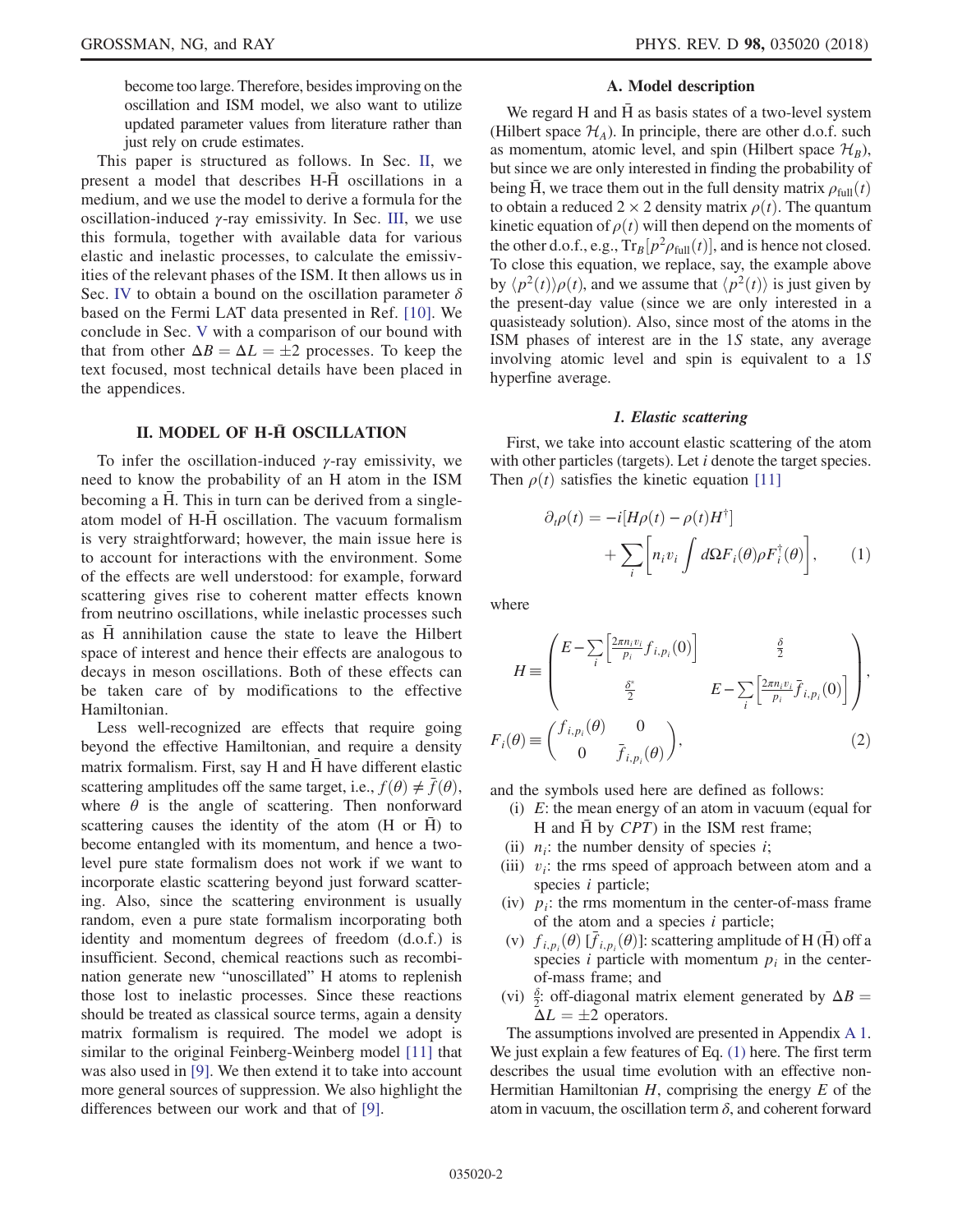scattering  $f_{i,p_i}(0)$  and  $\bar{f}_{i,p_i}(0)$ , summed over all target<br>openies in Differences in  $f_{i,p_i}(0)$  and  $\bar{f}_{i,p_i}(0)$  can suppress species *i*. Differences in  $f_{i,p_i}(0)$  and  $\bar{f}_{i,p_i}(0)$  can suppress<br>the oscillations, just as coherent matter effects in neutrino the oscillations, just as coherent matter effects in neutrino oscillations. The optical theorem ensures that even for elastic scattering  $f_{i,p_i}(0)$  and  $\bar{f}_{i,p_i}(0)$  are complex quantities, with<br>the imaginary parts related to the total scattering rate. As a the imaginary parts related to the total scattering rate. As a result, time evolution under the first term alone causes the total probability represented by  $Tr(\rho)$  to decrease. This decrease is analogous to the effects of the "out" collision term in Boltzmann transport equation. Probability conservation is restored by the second term, analogous to the "in" collision term.

### 2. Inelastic and production processes

<span id="page-2-2"></span>To complete the picture, we want to include inelastic processes as well. We argue in Appendix [A 2](#page-7-0) that among all the inelastic processes, only those where the  $H/\bar{H}$  atom "disappears" are potentially important. This includes ionization, chemical reactions, as well as  $\bar{H}$  annihilation. Since these processes take the state out of the Hilbert space  $\mathcal{H}_A$ , they can be represented by imaginary contributions  $i\omega_I/2$ and  $i\bar{\omega}_I/2$  to the diagonal elements of H, where  $\omega_I$  ( $\bar{\omega}_I$ ) denotes the total rate of these processes per H  $(\bar{H})$  atom.

However, just as  $H/\bar{H}$  atoms can "disappear," they can also "reappear" through production processes such as recombination and  $H_2$  dissociation. These processes correspond to source terms for the  $\rho_{11}$  matrix element, which we introduce as  $\omega_P \rho_{11}$  in Eq. [\(4\).](#page-2-0)  $\omega_P$  can be interpreted as the rate of H production per unit volume, normalized by the number density of H. Furthermore, if we assume that the ISM is in a quasisteady state (approximate ionization balance, chemical equilibrium, etc.), then this source term can be approximated as  $\omega_P \simeq \omega_I$  up to a small difference of order the quasisteady rate of change. In principle, we can also include a source term for  $\rho_{22}$ , e.g., from recombination of CR positrons and antiprotons to form H. However, based ¯ on measurements of the CR antiproton flux [\[12\],](#page-10-10) this contribution is expected to be negligible compared to  $\overline{H}$ production from oscillations at the upper bound of  $|\delta|$ .

The time-evolution equation is then given by

$$
\partial_t \rho = -i[H\rho - \rho H^{\dagger}] + \sum_i \left[ n_i v_i \int d\Omega F_i(\theta) \rho F_i^{\dagger}(\theta) \right] + \begin{pmatrix} \omega_P \rho_{11} & 0 \\ 0 & 0 \end{pmatrix}
$$
 (3)

with a modified effective Hamiltonian

<span id="page-2-0"></span>
$$
H \equiv \begin{pmatrix} E - \sum_{i} \left[ \frac{2\pi n_i v_i}{p_i} f_{i, p_i}(0) \right] - \frac{i}{2} \omega_I & \frac{\delta}{2} \\ \frac{\delta^*}{2} & E - \sum_{i} \left[ \frac{2\pi n_i v_i}{p_i} \overline{f}_{i, p_i}(0) \right] - \frac{i}{2} \overline{\omega}_I \end{pmatrix} . \tag{4}
$$

### 3. Reformulating the model

<span id="page-2-1"></span>It is instructive to rewrite  $\rho(t)$  as a column vector  $\rho(t) \equiv (\rho_{11}, \rho_{12}, \rho_{21}, \rho_{22})^T$  [\[9\].](#page-10-7) The time evolution equation then becomes

$$
\partial_t \rho(t) = M \rho, \tag{5}
$$

where

$$
M \equiv \begin{pmatrix} \omega_P - \omega_I & i\frac{\delta^*}{2} & -i\frac{\delta}{2} & 0 \\ i\frac{\delta}{2} & \epsilon' & 0 & -i\frac{\delta}{2} \\ -i\frac{\delta^*}{2} & 0 & \epsilon'^* & i\frac{\delta^*}{2} \\ 0 & -i\frac{\delta^*}{2} & i\frac{\delta}{2} & -\bar{\omega}_I \end{pmatrix},
$$
(6)

<span id="page-2-3"></span>
$$
\epsilon' \equiv i \sum_{i} n_i v_i \left[ \Delta_i + \int d\Omega \text{Im}(\bar{f}_{i,p_i}^* f_{i,p_i}) \right]
$$

$$
- \left[ \frac{\omega_I + \bar{\omega}_I}{2} + \sum_{i} \frac{n_i v_i}{2} \int d\Omega |f_{i,p_i} - \bar{f}_{i,p_i}|^2 \right], \quad (7)
$$

$$
\Delta_i = \frac{2\pi}{p_i} \text{Re}[f_{i,p_i}(0) - \bar{f}_{i,p_i}(0)].
$$
 (8)

Some observations:

- (i) If  $f_{i,p_i} = \bar{f}_{i,p_i}$ , then all instances of  $f_{i,p_i}$  and  $\bar{f}_{i,p_i}$ <br>vanish from M. In other words, elastic scattering vanish from  $M$ . In other words, elastic scattering does not suppress oscillations unless it can differentiate between H and  $\bar{H}$  amplitude-wise. This means, e.g., that we can ignore elastic scattering with photons.
- (ii) If  $\omega_I = \bar{\omega}_I$ , then their combined contributions to M is just proportional to the identity, so they only lead to an overall decay factor. Therefore, inelastic processes also do not suppress oscillations unless they can differentiate between H and H rate-wise.
- (iii) Oscillations are also suppressed by the source term  $\omega_P \rho_{11}$ , although the physical mechanism is somewhat indirect. Here new H atoms that have yet to oscillate are being added to the system. This suppression is why, despite our previous comment, we still need to consider inelastic processes such as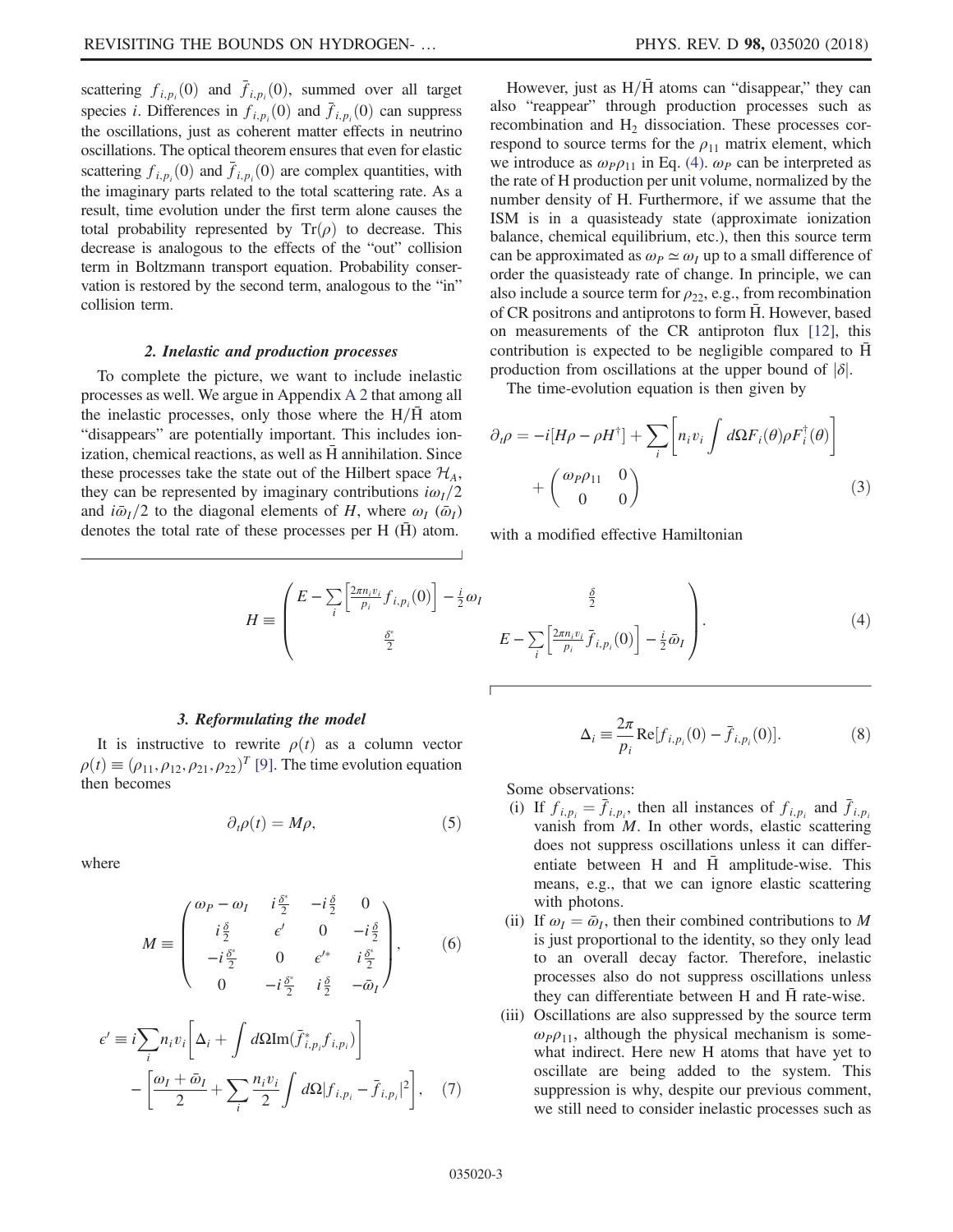photoionization that have the same rate for H and H, since  $\omega_I$  informs us about  $\omega_P$  in the quasisteady state.

Note that our formalism here is similar to the one used in [\[9\]](#page-10-7) [see Eq. (2.4) there]. However, they did not include a source term  $\omega_p$ , and they also assumed that the only important process is  $H-\overline{H}$  annihilation. As a result, they have  $\bar{\omega}_I \gg \omega_I$  (since it is much easier for a  $\bar{H}$  to find a H to annihilate with than vice versa) and  $|\epsilon'| \approx \bar{\omega}_I/2$ . In contrast, we do not make the same assumptions but instead consider we do not make the same assumptions but instead consider a wide range of elastic and inelastic processes.

#### B. Formula for  $\gamma$ -ray emissivity

We want to use our model to derive a formula for the  $\gamma$ -ray emissivity. To do so, we need to find the solution to Eq. [\(5\)](#page-2-1) that best describes a  $H/\overline{H}$  atom in the ISM, from which we can then obtain the  $\overline{H}$  number density and hence the emissivity.

Most of the parameters in  $M$  depend on the number densities of atomic hydrogen and other species in the ISM, so Eq. [\(5\)](#page-2-1) is actually much harder to solve than it seems. However, since we are only interested in the quasisteady solution, it is actually self-consistent to assume these parameters as constants, at least for timescales short compared to the quasisteady rate of change. Even though the quasisteady solution based on this assumption may become inaccurate at longer times, it does not matter since we are using *present-day* parameter values. In other words, the reference starting time is actually the present, so we read off the present-day H probability  $\rho_{22}$  from the solution at  $t = 0$ .

With this assumption, among the four eigenvectors of  $M$ , three have eigenvalues with negative real parts of order  $|\epsilon'|$ <br>or  $\bar{\omega}$ , while the fourth is given by or  $\bar{\omega}_l$ , while the fourth is given by

$$
\lambda = \omega_P - \omega_I + \mathcal{O}(\epsilon^2 |\epsilon'|, \epsilon^2 |\bar{\omega}_I|),\tag{9}
$$

where  $\epsilon \equiv \text{Max}\{|\frac{\delta}{\omega_1}|, |\frac{\delta}{\omega_2}|\}$  is a small parameter. The first three solutions correspond to transients that decay rapidly (although the actual decay rate may be somewhat different since these solutions are not consistent with the assumption about the parameters being constant), while the fourth solution does indeed change at the quasisteady rate  $|\omega_P - \omega_I|$  and is thus the one we want. The corresponding eigenvector is given by

$$
v = \begin{pmatrix} 1 + \mathcal{O}(\epsilon^2) \\ -\frac{i\delta}{2(\epsilon' + \omega_I - \omega_P)} + \mathcal{O}(\epsilon^3) \\ \left[ -\frac{i\delta}{2(\epsilon' + \omega_I - \omega_P)} + \mathcal{O}(\epsilon^3) \right]^* \\ -\left| \frac{\delta}{\epsilon' + \omega_I - \omega_P} \right|^2 \frac{\text{Re}(\epsilon' + \omega_I - \omega_P)}{2(\bar{\omega}_I - \omega_I + \omega_P)} + \mathcal{O}(\epsilon^4) \end{pmatrix} . \tag{10}
$$

We observe that of the four components,  $v_1 \approx 1$ ,  $v_2 = v_3^* \sim \mathcal{O}(\epsilon)$ , and  $v_4 \sim \mathcal{O}(\epsilon^2)$ .<br>Since  $v_1$  and  $v_4$  correspo

Since  $\frac{v_1}{v_1+v_4}$  and  $\frac{v_4}{v_1+v_4}$  correspond to the probability of being H and  $\bar{H}$ , we can estimate the rate of  $\bar{H}$  annihilation per unit volume as

$$
\frac{v_4}{v_1} n_{\rm H} n_i \langle \sigma_i v_i \rangle \simeq - \left| \frac{\delta}{\epsilon'} \right|^2 \frac{\text{Re}(\epsilon')}{2 \bar{\omega}_I} \bar{\omega}_{\text{ann}}, \tag{11}
$$

where  $\bar{\omega}_{\text{ann}}$  is the annihilation rate per H (we allow it to differ from  $\bar{\omega}_I$  in case there are other more important H "disappearance" processes), and we have dropped the much smaller quasisteady rate  $|\omega_P - \omega_I|$  relative to  $\bar{\omega}_I$  and  $\epsilon'$ .<br>This is a positive quantity since  $\text{Re}(\epsilon') < 0$ . Note that  $\omega_D$ This is a positive quantity since  $Re(\epsilon') < 0$ . Note that  $\omega_p$  has disappeared completely (it is not present in  $\epsilon'$ ) since its has disappeared completely (it is not present in  $\epsilon'$ ) since its main role is to cancel  $\omega_I$  at certain places to give a much smaller quasisteady rate that can then be neglected.

<span id="page-3-1"></span>For comparison with  $\gamma$ -ray data later, it is useful to convert the previous rate per unit volume into an oscillation-induced emissivity per H atom, which gives

$$
\epsilon_{\gamma} = -\frac{g_{\gamma}}{4\pi} \left| \frac{\delta}{\epsilon'} \right|^2 \frac{\text{Re}(\epsilon')}{2\bar{\omega}_I} \bar{\omega}_{\text{ann}} \text{ photons sr}^{-1}, \qquad (12)
$$

where  $g_{\gamma}$  is the average number of  $\gamma$ -ray photons emitted in the annihilation. We discuss its value below for specific situations.

### <span id="page-3-0"></span>III. CALCULATING THE EMISSIVITIES

In the previous section, we derived a formula for the oscillation-induced γ-ray emissivity per H atom, Eq. [\(12\)](#page-3-1). To make further progress, we need numerical values of the parameters in this formula, except for the unknown  $|\delta|$  that we want to constrain. We begin this section by identifying phases of the ISM that are expected to be the dominant sources of these  $\gamma$  rays. Using available data for a wide variety of elastic and inelastic processes, we then calculate the parameter values and hence the emissivity for each phase. We adopt the standard astronomical notation of HI and HII for atomic and ionized hydrogen.

#### A. Phases of the ISM

<span id="page-3-2"></span>The Fermi LAT data presented in Abdo *et al.* [\[10\]](#page-10-8) focus on γ-ray emission from HI and are hence of particular relevance to our work. We want to consider the same sector of the ISM, bounded by Galactic longitude  $200^{\circ} < l < 260^{\circ}$ , and latitude  $22^{\circ}$  <  $|b|$  < 60°. Even within this sector, the ISM is not homogeneous and has a number of phases, each with a different HI density and presenting a different environment for  $H-\bar{H}$  oscillations.

In Appendix [B,](#page-7-1) we describe these phases and explain why we expect most of the oscillation-induced  $\gamma$  rays to come from three of them, namely the cold neutral medium (CNM), warm neutral medium (WNM), and warm ionized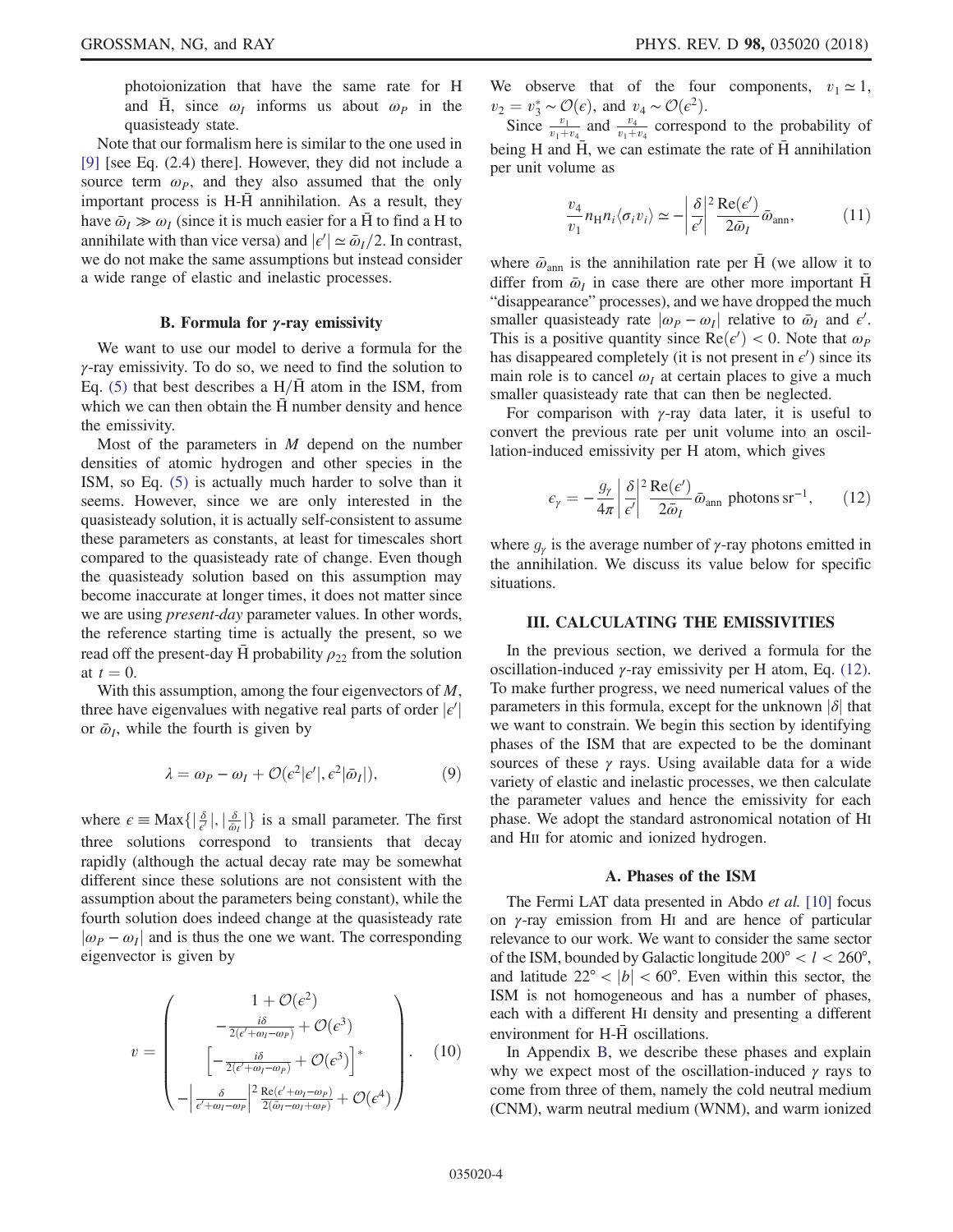medium (WIM). Here we present a short description of these three phases, as well as the nominal values we assume for their physical properties [13–[16\].](#page-10-11) T here represents the phase temperature, and  $x$  the ionization fraction.

(i) CNM: Comprises clumps of cold HI clouds.

 $n_{\rm H} \simeq 50 \text{ cm}^{-3}$ ,  $T \simeq 80 \text{ K}$ ,  $x = 0.001$ .

- (ii) WNM: Intercloud region containing warm diffuse HI.  $n_{\rm H} \simeq 0.5$  cm<sup>-3</sup>,  $T \simeq 8000$  K,  $x = 0.05$ .
- (iii) WIM: Intercloud region containing warm diffuse HII.  $n_{\text{H}^+} \simeq 0.3 \text{ cm}^{-3}$ ,  $T \simeq 8000 \text{ K}$ ,  $x = 0.9$ .

The uncertainties in these nominal values, in particular the ionization fraction, is a significant source of error in our analysis. Henceforth, most values that we present should only be interpreted as order-of-magnitude estimates.

### B. Emissivities of the CNM, WNM, and WIM

We now want to determine the oscillation-induced emissivities of the three phases. To do so, we first need the values of  $\epsilon'$ ,  $\bar{\omega}_I$ , and  $\bar{\omega}_{ann}$  used in the emissivity formula Eq. [\(12\).](#page-3-1) The values we present below incorporate a wide range of elastic targets as well as inelastic processes, using available data on scattering phase shifts, cross sections, and reaction rate constants [17–[29\]](#page-11-0) (more details can be found in Appendix [C\)](#page-8-0):

(i) CNM:

 $\epsilon' \simeq (-1 \pm i) \times 10^{-7} \text{ s}^{-1}$ , mostly from elastic<br>attering with H scattering with H.

 $\bar{\omega}_I \simeq \bar{\omega}_{\text{ann}} \simeq 6 \times 10^{-8} \text{ s}^{-1}$ , mostly from H- $\bar{\text{H}}$ annihilation.

(ii) WNM:

 $\epsilon' \simeq (-5 \pm 5i) \times 10^{-9} \text{ s}^{-1}$ , mostly from elastic<br>attering with H scattering with H.

 $\bar{\omega}_I \simeq \bar{\omega}_{\text{ann}} \simeq 8 \times 10^{-10} \text{ s}^{-1}$ , mostly from H- $\bar{\text{H}}$ annihilation.

(iii) WIM:

 $\epsilon' \simeq (-2 - i) \times 10^{-8} \text{ s}^{-1}$ , mostly from elastic scattering with  $e^-$ .

 $\bar{\omega}_I \simeq \bar{\omega}_{ann} \simeq 7 \times 10^{-10} \text{ s}^{-1}$ , mostly from H<sup>+</sup>-H<sup> $+$ </sup> annihilation.

Our estimate for  $\epsilon'$  are a few orders of magnitude larger than in [\[9\]](#page-10-7), where it was assumed that  $2|\epsilon'| \simeq \bar{\omega}_I \simeq 10^{-10} \text{ s}^{-1}$ .<br>This discrepancy is mainly due to contributions from elastic This discrepancy is mainly due to contributions from elastic scattering that they have neglected. Hence, their assumption that H- $\bar{H}$  oscillations are mainly suppressed by  $\bar{H}$  annihilation is not justified.

With these values, we can finally obtain the following oscillation-induced γ-ray emissivities per H atom:

- (i) CNM:  $\epsilon_{\gamma} \simeq 2g_{\gamma} |\delta|^2 \times 10^5 \text{ s} \text{ s} \text{ rad}^{-1}$ .<br>
(ii) WNM:  $\epsilon \simeq 4g |\delta|^2 \times 10^6 \text{ s} \text{ s} \text{ rad}^{-1}$ .
- (ii) WNM:  $\epsilon_{\gamma} \simeq 4g_{\gamma} |\delta|^2 \times 10^6$  s srad<sup>-1</sup>.<br>
iii) WIM:  $\epsilon_{\gamma} \simeq a |\delta|^2 \times 10^6$  s srad<sup>-1</sup>.
- (iii) WIM:  $\epsilon_{\gamma} \simeq g_{\gamma} |\dot{\delta}|^2 \times 10^6$  s srad<sup>-1</sup>.<br>Since the v-ray data in [10] start at 1

Since the  $\gamma$ -ray data in [\[10\]](#page-10-8) start at 100 MeV, using the experimental and simulation results in [\[30\]](#page-11-1), we estimate the average number of photons from  $\overline{H}$  annihilation above this threshold to be  $g_{\gamma} \simeq 2.7$ .

## <span id="page-4-0"></span>IV. DERIVING BOUND ON jδj USING FERMI LAT DATA

In this section, we explain how we derive a bound on the oscillation parameter  $|\delta|$  using Fermi LAT data. The main idea is to compare the results of  $\gamma$  ray measurements with predictions from astrophysical models. The difference between them can then be used to constrain additional oscillation-induced emissivity and hence  $|\delta|$ .

More specifically, one can perform a linear regression of the observed  $\gamma$ -ray intensity against the HI column density. The slope corresponds to the emissivity per H atom, and the offset (intercept) a spatially homogeneous source of emissivity. The observed slope can be compared with independent astrophysical predictions to constrain  $|\delta|$ , and this was indeed what was done in [\[9\].](#page-10-7) However, we argue that the oscillation-induced emissivity should really show up in the offset rather than the slope, which lacks an independent prediction. Therefore, the whole measured offset is used to constrain  $|\delta|$ . We explain these points in more details below.

### A. Review of relevant γ-ray data

In this section we review the analysis and results in [\[10\]](#page-10-8). One of their goals was to determine the H<sub>I</sub>  $\gamma$ -ray emissivity and compare it with predictions based on CR interaction with matter. The authors used Fermi LAT  $\gamma$ -ray data from the sector we previously described, in the energy range 100 MeV–9.05 GeV. This sector is known to be free of large molecular clouds. In this region, HII column density is relatively smooth and is in the range  $(1 – 2) \times 10^{20}$  cm<sup>-2</sup>, while HI distribution is more clumpy with a column density in the range  $(1 - 18) \times 10^{20}$  cm<sup>-2</sup>.

Known background such as point sources and inverse Compton scattering of soft photons with CR electrons were subtracted, leaving only data that are expected to come from CR interaction with matter as well as an isotropic extragalactic diffuse background. By comparing the postsubtraction  $\gamma$ -ray intensity map (Fig. 1 of [\[10\]](#page-10-8)) with a HI column density map derived from 21 cm radio surveys (Fig. 3 of [\[10\]\)](#page-10-8), the authors found a linear relationship between the γ-ray intensity  $I_{\gamma}$  and the HI column density  $N(HI)$  for each energy bin, which we index by  $i$  (Fig. 4 of [\[10\]](#page-10-8))

$$
I_{\gamma,i} \approx S_i \cdot N(\text{HI}) + O_i,\tag{13}
$$

where the slope  $S_i$  represents the HI emissivity per atom, and the offset  $O_i$  the contributions from residual particles and the extragalactic background. The authors found good agreement between the slope-derived HI emissivity and the predictions based on CR interaction with matter. Summing the results in Table 1 of [\[10\]](#page-10-8) over the bins in the energy range  $100-1130$  MeV (relevant for H annihilation), we find that the HI emissivity given by the combined slopes is

 $S = 1.5 \times 10^{-26}$  photons s<sup>-1</sup> sr<sup>-1</sup> per H atom, (14)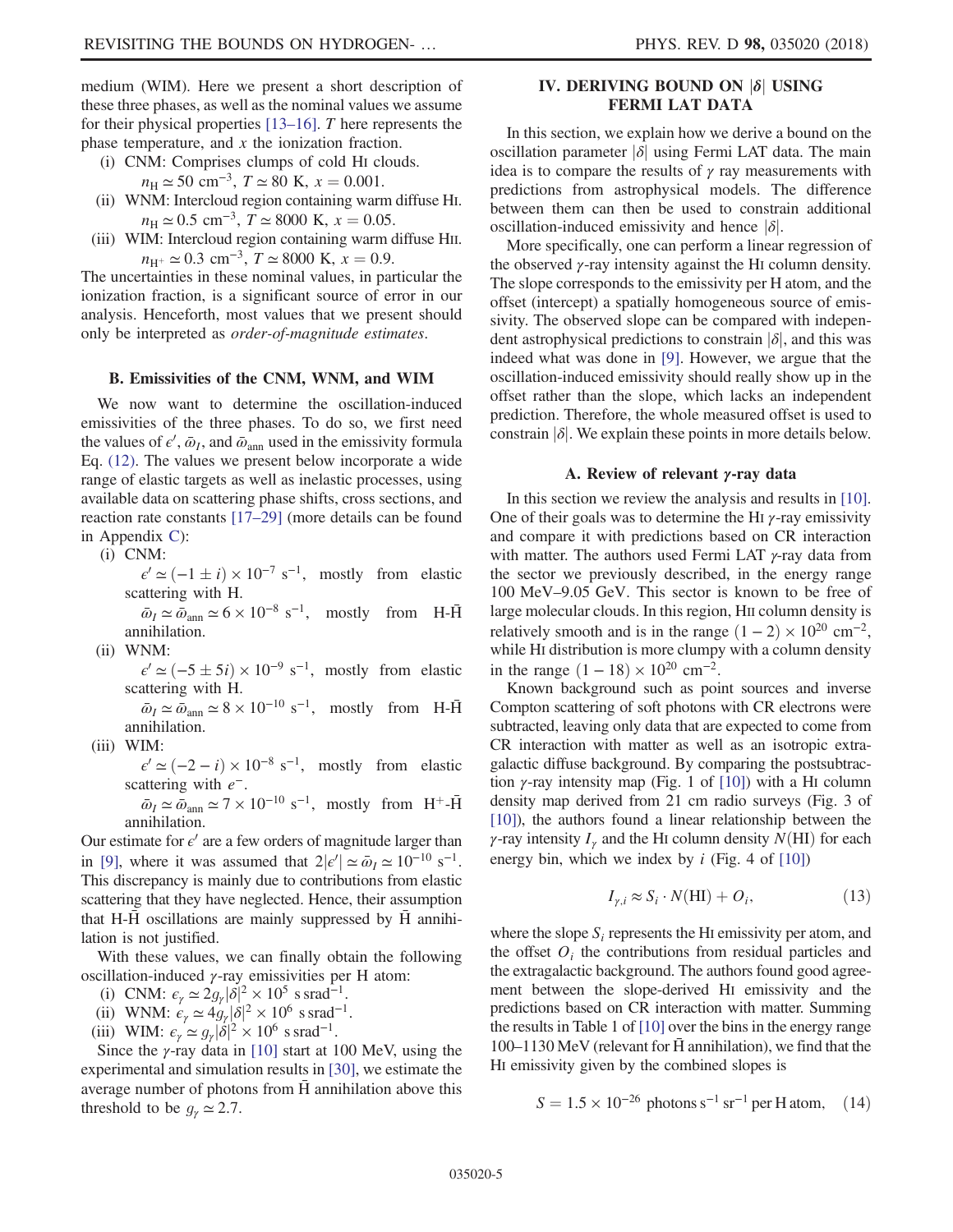<span id="page-5-2"></span>and the combined offset is

$$
O = 1.4 \times 10^{-5} \text{ photons cm}^{-2} \text{ s}^{-1} \text{ sr}^{-1}. \qquad (15)
$$

### **B.** Bounds on  $|\delta|$

Let us now consider what happens if there are extra oscillation-induced  $\gamma$  rays on top of the known sources. Distribution-wise, both the WIM and the WNM have relatively low volume densities and large volume filling factors, so their contributions to the HI column density should be relatively uniform over the column density map. In contrast, the CNM is clumpy with much higher density and smaller filling factor, so the small regions in the map with high column densities probably correspond to lines of sight which pass through the CNM. In other words, lines of sight with more H from the CNM provide the high leverage points that determine the slope in the linear regression of emissivity against column density. On the other hand, as we have seen, the extra emissivity per H atom varies among the three phases of ISM, with the WNM and WIM values being 1 order of magnitude higher than the CNM. Together, this suggests that the extra  $\gamma$ -ray intensity is more likely to show up in Fig. 4 of [\[10\]](#page-10-8) as a contribution to the offset rather than the slope.

We perform a simple calculation to show that this is indeed the case. The WNM and WIM are assumed to be layers parallel to the galactic disk. Therefore, their contributions to the HI column density are constant, except for  $a \frac{1}{\sin |b|}$  latitudinal variation since a more "glancing" line of sight travels a longer distance through the layer. Using Eqs. [\(B1\)](#page-7-2) and [\(B2\)](#page-7-3) and the nominal ionization fraction, this corresponds to a contribution of  $\frac{1.7}{\sinh 6} \times 10^{20}$  cm<sup>-2</sup> from the WNM and  $\frac{0.08}{\sinh b}$  × 10<sup>20</sup> cm<sup>-2</sup> from the WIM. On top of that, the CNM is assumed to add a random contribution that ranges from 0 to  $\frac{10}{\sin|b|} \times 10^{20}$  cm<sup>-2</sup>. For each line of sight within the latitudinal range of interest, we calculate the total HI column density and oscillation-induced  $γ$ -ray intensity, repeated many times over different random CNM contributions. Figure [1](#page-5-1) shows a plot of intensity against column density, with the horizontal error bars indicating the bin intervals, and the vertical error bars the intensity range of the corresponding bins. The plot is mostly horizontal, indicating that the extra intensity is indeed more likely to show up in the offset, with a contribution of roughly

<span id="page-5-3"></span>
$$
O_{\text{osc}} \simeq 4|\delta|^2 \times 10^{27} \text{ photons cm}^{-2} \text{ s}^{-1} \text{ sr}^{-1}. \qquad (16)
$$

To obtain a bound on  $|\delta|$ , we identify this extra offset with the entire experimental offset value, which we found earlier to be around  $1.4 \times 10^{-5}$ photons cm<sup>-2</sup> s<sup>-1</sup> sr<sup>-1</sup>. In principle, we could have performed further background subtraction from this experimental value before making the

<span id="page-5-1"></span>

FIG. 1. Results of a simple calculation showing how the oscillation-induced  $\gamma$ -ray intensity varies with the HI column density.

identification. Possible background includes CR interaction with smoothly distributed residual particles such as HII, incomplete earlier subtraction of inverse Compton scattering due to model uncertainties, as well as extragalactic sources. However, these contributions either are not well quantified or turn out to be small compared to the experimental value, so the subtraction is unlikely to have made a big difference. Comparing  $O$  and  $O_{\text{osc}}$ . from Eqs.  $(15)$  and  $(16)$ , we find that Examples 100<br>
FIG. 1. Results of a simple seculation-induced  $\gamma$ -ray inter<br>
HI column oscillation-induced  $\gamma$ -ray inter<br>
density.<br>
identification. Possible back,<br>
with smoothly distributed incomplete earlier subtractic<br>

$$
|\delta| \lesssim 6 \times 10^{-17} \text{ s}^{-1}.\tag{17}
$$

This is about 1 order of magnitude weaker than the bound derived in [\[9\]](#page-10-7). In other words, the earlier bound may have been too stringent. We also note that [\[9\]](#page-10-7) used the slope (from older  $\gamma$ -ray data [\[31\]\)](#page-11-2) instead of the offset to derive the bound, so it did not account for the most likely scenario in which the CNM is mainly responsible for the variation in HI column density from which the slope is derived, whereas the WNM dominates the extra oscillation-induced intensity.

#### V. DISCUSSION AND CONCLUSIONS

<span id="page-5-0"></span>The bounds we have derived on  $|\delta|$  can be translated to a bound on four-fermion contact operators involving protons and electrons. For instance, the authors of [\[9\]](#page-10-7) considered the operator

<span id="page-5-4"></span>
$$
\mathcal{O}_1 = \frac{1}{\Lambda^2} \left[ \bar{p}^c \gamma_\mu (1 + \gamma_5) e \right] \left[ \bar{p}^c \gamma^\mu (1 + \gamma_5) e \right] + \text{H.c.} \quad (18)
$$

and found that  $\delta$  is related to  $\Lambda$  via

$$
\delta = \frac{16}{\Lambda^2 \pi a^3},\tag{19}
$$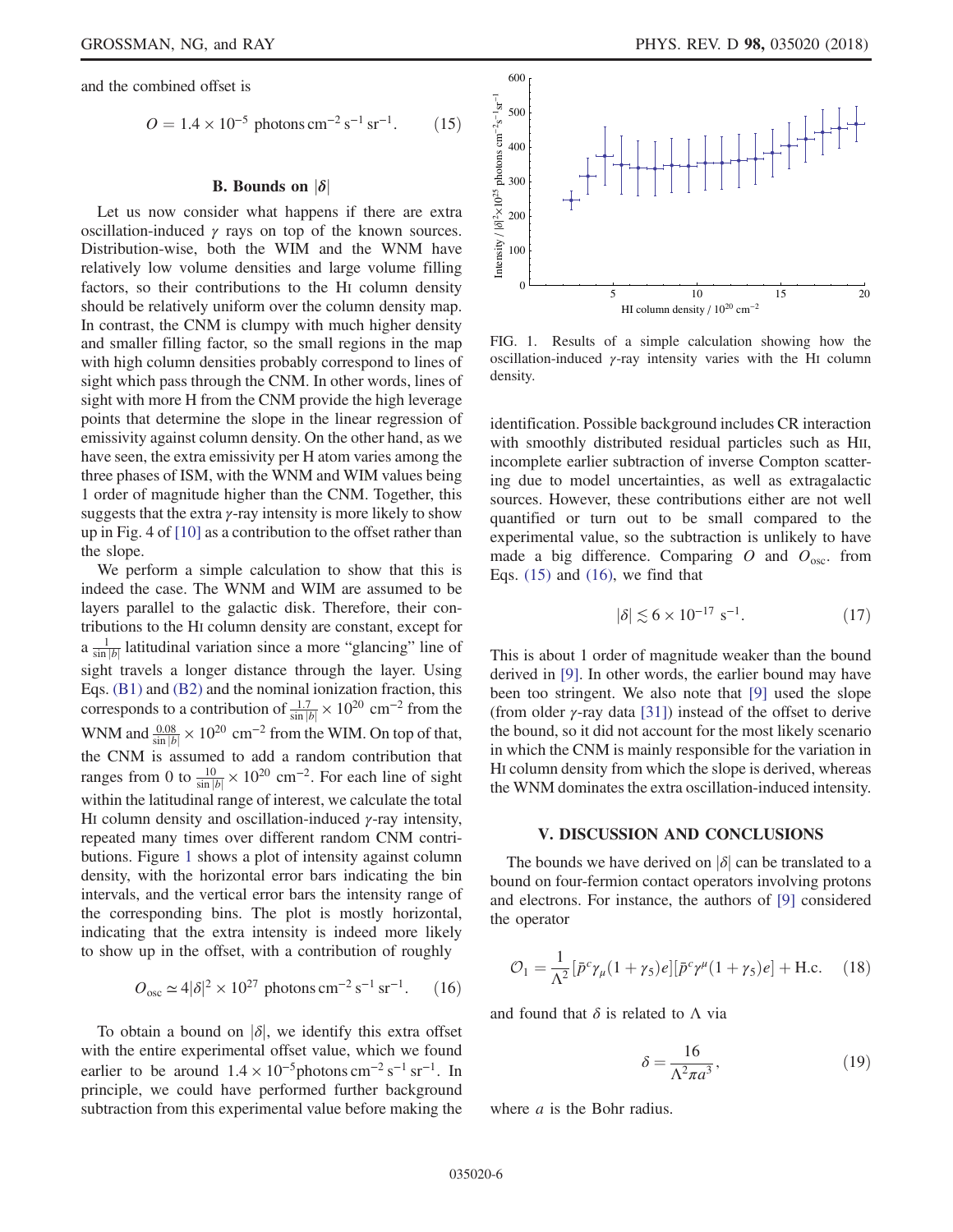On the other hand, ppee operators can also be constrained by other processes such as  $pp \rightarrow ee$ . For instance, results from Super-Kamiokande can be used to set an upper bound on the proton annihilation rate in oxygen nuclei. For a benchmark operator

$$
\mathcal{O}_2 = \frac{1}{\Lambda^2} (i\bar{p}^c \gamma_5 p)(i\bar{e}^c \gamma_5 e) + \text{H.c.},\tag{20}
$$

and this translates to a bound of  $\Lambda > 7 \times 10^{14}$  GeV [\[8\].](#page-10-6) If we now assume that the same cutoff scale can be used in Eq. [\(19\)](#page-5-4) to estimate a bound on  $|\delta|$ , we find that

$$
|\delta| \lesssim 10^{-21} \text{ s}^{-1},\tag{21}
$$

which is actually 4 orders of magnitude more stringent than the bound that we have obtained from  $\gamma$ -ray observations.

It is unlikely that choosing a different region for  $\gamma$ -ray observations can give an improved bound on  $|\delta|$  that is just as competitive, so it is worth speculating whether a terrestrial laboratory-based oscillation experiment might do better. For instance, if a falling H atom oscillates partially into an H, the experiment can attempt to detect  $\gamma$  rays from annihilation when this atom comes into contact with a solid surface. Compared to measurements based on the ISM, the advantages are that annihilation no longer relies on chance encounters with other atoms, and that the  $\gamma$ -rays background can potentially be controlled. If there are N H atoms each with a characteristic flight time  $t$  before reaching a solid surface, then the absence of  $\gamma$  rays indicates a crude bound of  $(|\delta|t)^2 \lesssim \frac{1}{N}$ . Unfortunately, even obtaining<br>a hound close to that from the ISM is unlikely to be a bound close to that from the ISM is unlikely to be feasible. For instance, a bound of  $|\delta| \lesssim 10^{-16}$  s<sup>-1</sup>, assuming a flight time of  $t = 1$  s, will require about  $10^8$  mol of atomic hydrogen, a very large number. In addition, there are practical concerns about how rarefied the H atoms should be so that they do not start to interact, and the cryogenics required so that thermal motion does not substantially reduce the flight time.

To conclude, we have updated the bounds on H-H<sup></sup> oscillations based on oscillation-induced  $\gamma$ -ray emission in the ISM. Suppression from elastic collisions turn out to be more significant than assumed in previous work, and using a multiphase ISM model as well as updated parameter values and  $\gamma$ -ray data, we show that the upper bound on | $\delta$ | is about 6 × 10<sup>-17</sup>s<sup>-1</sup>, 1 order of magnitude weaker than previously thought.

### ACKNOWLEDGMENTS

We thank Lorenzo Calibbi, Shmuel Nussinov, and Chelsea Sharon for helpful discussions. The work of Y. G. is supported in part by the NSF Grant No. PHY1316222. The work of S. R. is supported by the Department of Science and Technology, Government of India through INSPIRE Faculty Fellowship (Grant No. IFA12-PH-41). S. R. would like to thank Y. G. for hosting the visit as a part of INSA-INSPIRE Faculty Fellowship, where a part of this work has been done.

### <span id="page-6-0"></span>APPENDIX A: MORE DETAILS ABOUT THE **H-H OSCILLATION MODEL**

### 1. Elastic scattering

The model we used in this work was originally derived in [\[11\]](#page-10-9) somewhat heuristically based on the notion of a classical sum over different "histories," where in each infinitesimal time interval  $\delta t$ , the atom may undergo either elastic scattering or quantum time evolution. We have been able to rederive the model on a more rigorous basis as follows.

The atom is originally described by a density matrix in the product space  $\mathcal{H}_A \otimes \mathcal{H}_B$ , where  $\mathcal{H}_A$  is associated with the atom's identity and  $\mathcal{H}_B$  with momentum d.o.f. (for simplicity we neglect atomic level and spin; including them simply increases the number of Wigner functions). We then extend the impurity-scattering formalism described in [\[32\]](#page-11-3) to derive quantum kinetic equations for the  $2 \times 2$  Wigner functions. By making a number of assumptions before and after integrating over momentum space (equivalent to tracing out  $\mathcal{H}_B$ ), we finally obtain the same kinetic equation for the reduced  $2 \times 2$  density matrix  $\rho(t)$  as [\[11\].](#page-10-9)

We now examine the various assumptions made in this derivation:

- (i) The derivation of the Wigner function kinetic equations assumed that the mean free path would be much larger than the de Broglie wavelength, and that quantum degeneracy as well as the two-body correlation between atom and target can be ignored. These are probably reasonable assumptions for an atom in the ISM.
- (ii) In further reducing these kinetic equations to the one for  $\rho(t)$ , two further assumptions are made. First, we take the classical limit of the scattering terms, which requires that memory effects be neglected, again a reasonable assumption given that the momentum relaxation time of an atom is much shorter than our timescale of interest (the quasisteady rate of change). Second, as mentioned in Sec. [II A](#page-1-2), in order to close the kinetic equation for  $\rho(t)$ , we assume that moments in momentum and other d.o.f. can be replaced by products of  $\rho(t)$  with the relevant expectation values. While some errors are introduced in doing so, they are not expected to be very significant.
- (iii) The impurity-scattering formalism assumes that the targets are immobile, certainly not true for real targets in the ISM. Nonetheless, this can be addressed by replacing  $v$  and  $p$ , not by the rms values in the lab frame, but rather the rms values evaluated in the two-particle center-of-mass frame comprising the atom and a target particle (hence this also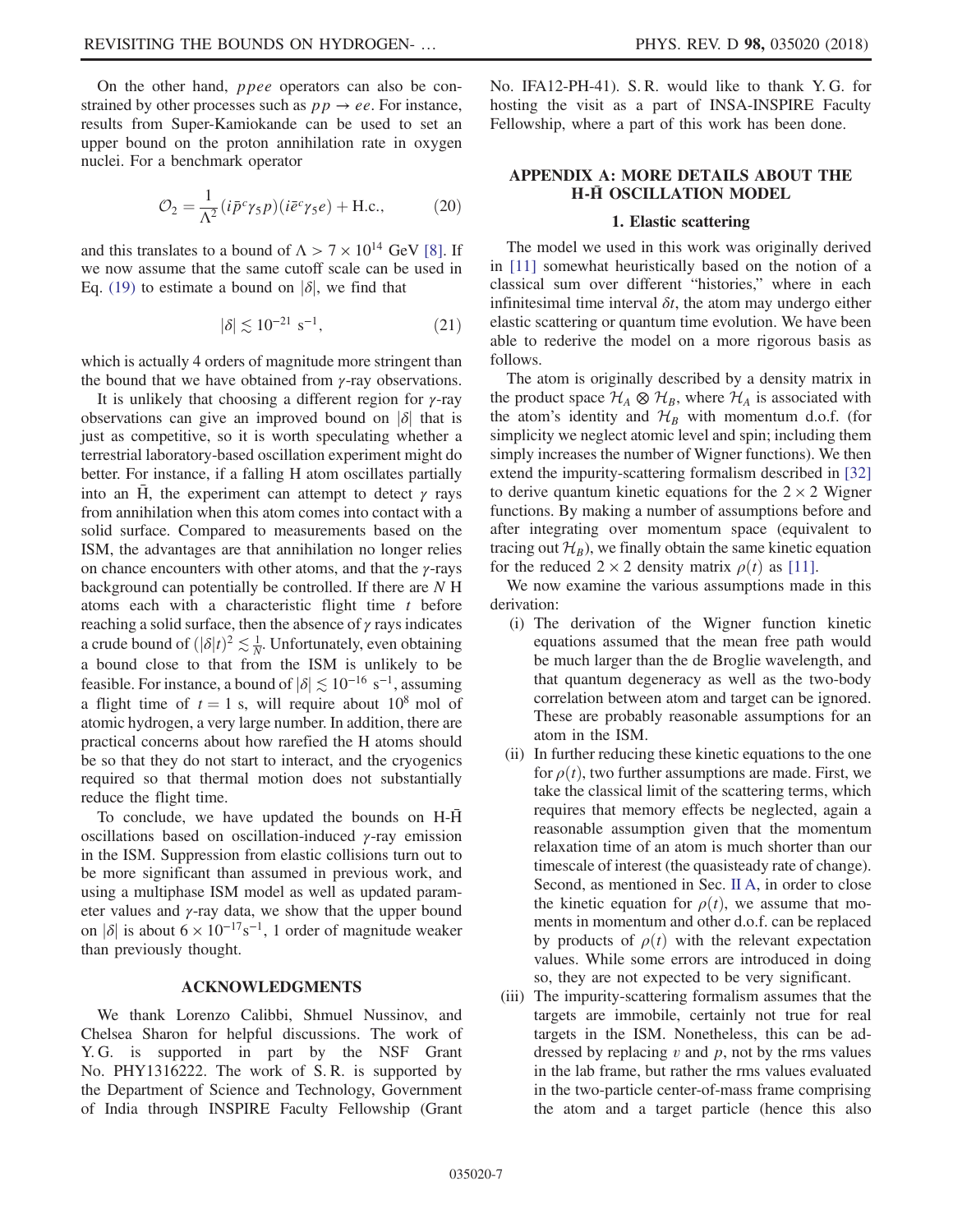involves averaging over the target velocity distribution). Only  $E$  should still be the lab frame value.

(iv) Finally, the impurity-scattering formalism assumes that the atom and target are distinguishable particles. This is clearly violated if we consider scattering with other H atoms. Both  $f(\theta)$  and  $f(\pi - \theta)$  will then contribute to the same H-H scattering process, and one must also be careful not to double-count the phase space. This is probably the biggest source of error (possibly up to a factor of 2) in the model, at least for the CNM and WNM. However, there is not much point in trying to derive a more accurate treatment due to the lack of accurate scattering data.

### 2. Inelastic processes

<span id="page-7-0"></span>In Sec. [II A 2,](#page-2-2) we only considered inelastic processes where the H/ $\overline{H}$  atom disappears, e.g., H<sub>2</sub> formation or  $\overline{H}$ annihilation. These processes cause the state to leave the Hilbert space  $\mathcal{H}_A$  and can hence be represented by imaginary diagonal contributions to the effective Hamiltonian. However, there are other processes where the atom does not disappear but are nonetheless inelastic. We now explain why they can be neglected.

First, we consider processes such as  $H/\bar{H}(1S) + X \rightarrow$  $H/\overline{H}(1S) + Y$ , where the  $H/\overline{H}$  atom remains in the 1S state but the target is collisionally excited/ionized/dissociated. As far as the  $H/H$  atom is concerned, these processes are not very different from elastic scattering, and so enters the model in a similar manner (except without a forward scattering contribution). However, we expect them to be less important than elastic scattering off the same target X since the rates are usually Boltzmann suppressed in comparison, even in the warm phases.

Next, we consider collisional and photoexcitations of  $H/H$ to  $n \geq 2$  atomic states. These processes (together with collisional and radiative decays) are responsible for maintaining the quasisteady distribution of atomic levels. However, if the transition amplitudes for H and H are different, then one also ¯ needs to examine how they might directly affect the oscillations. Collisional excitations can again be neglected since they are Boltzmann-suppressed compared to elastic scattering. For photoexcitations, the electric dipole transition amplitudes for H and  $\bar{H}$  do indeed differ by a sign; however, there is hardly any time for the  $\mathcal{H}_A$  part of the state to evolve (except by an overall phase) before the atom undergoes radiative decay that undoes the sign change. Therefore, the net direct effects are also unimportant.

The arguments above do not apply to 1S hyperfine transitions. In particular, collisional excitations to the higher-energy hyperfine state are not Boltzmann suppressed. However, since these processes involve electron spin flips, either they are magnetic in nature and hence have smaller cross sections or they rely on electron exchange (e.g., when the target is  $e^-$  or other H atoms) and hence are already included in conventional elastic scattering data. Photoexcitations can also occur via dipole transition to  $nP$ states followed by decays to the higher 1S hyperfine state, but as explained above the net direct effects are unimportant due to sign cancellation.

#### APPENDIX B: PHASES OF THE ISM

<span id="page-7-1"></span>The ISM comprises a number of phases that accounts for most of its mass and volume. Parameter values are taken from [13–[16\]:](#page-10-11)

(i) Neutral atomic gases: There are two phases that contain predominantly HI. The CNM comprises HI clouds typically of size  $\mathcal{O}(10)$  pc, number density  $20-50$  cm<sup>-3</sup>, temperature  $50-100$  K, and volume filling factor  $\mathcal{O}(0.01)$ . The WNM comprises diffuse intercloud HI, typically with a lower number density  $0.2 - 0.6$  cm<sup>-3</sup>, and higher temperature 5000–10 000 K and filling factor 0.3–0.4. Locally, a simple model for the vertical HI distribution (filling factor incorporated) is given by

<span id="page-7-2"></span>
$$
n_{\rm H}(z)/\rm cm^{-3} = 0.40e^{-(\frac{z}{127\,\rm pc})^2} + 0.10e^{-(\frac{z}{318\,\rm pc})^2} + 0.063e^{-\frac{|z|}{403\,\rm pc}},\tag{B1}
$$

where the first term corresponds to the CNM, and the second and third terms the WNM.

(ii) Warm ionized gases: Radiation from O and B stars cause almost-complete ionization of nearby clouds, so most of the hydrogen are in the ionized form HII. These H<sub>II</sub> regions, typically of size  $\mathcal{O}(1)$  pc, are generally very dense and hot, with number densities up to  $\mathcal{O}(10^5)$ cm<sup>-3</sup>, temperatures 8000–10000 K, and negligibly small filling factors. Besides these dense regions, there also exists a diffuse warm ionized phase called the WIM. This phase has comparable temperature, but much lower number density  $\sim$ 0.1–0.5 cm<sup>-3</sup>, and much higher filling factor 0.05–0.25. A simple "two-disk" model for the vertical HII distribution is given by

<span id="page-7-3"></span>
$$
n_e(z)/\text{cm}^{-3} = 0.015e^{-\frac{|z|}{70\text{ pc}}} + 0.025e^{-\frac{|z|}{900\text{ pc}}}, \quad \text{(B2)}
$$

where the first term represents the collection of localized HII regions as a "thin disk," and the second term the WIM as a "thick disk."

(iii) Coronal gases: Besides the WIM, there is another diffuse ionized phase referred to as coronal gases, because the temperature and ionization state are believed to be similar to that of the solar corona. This phase is much hotter and rarefied, with temperature  $\mathcal{O}(10^5-10^6)$  K, number density 0.003 – 0.007 cm<sup>-3</sup>, and filling factor 0.2–0.5. The vertical profile and filling factor 0.2–0.5. The vertical profile depends on the measurements used (e.g., choice of spectral lines) but usually fits a large scale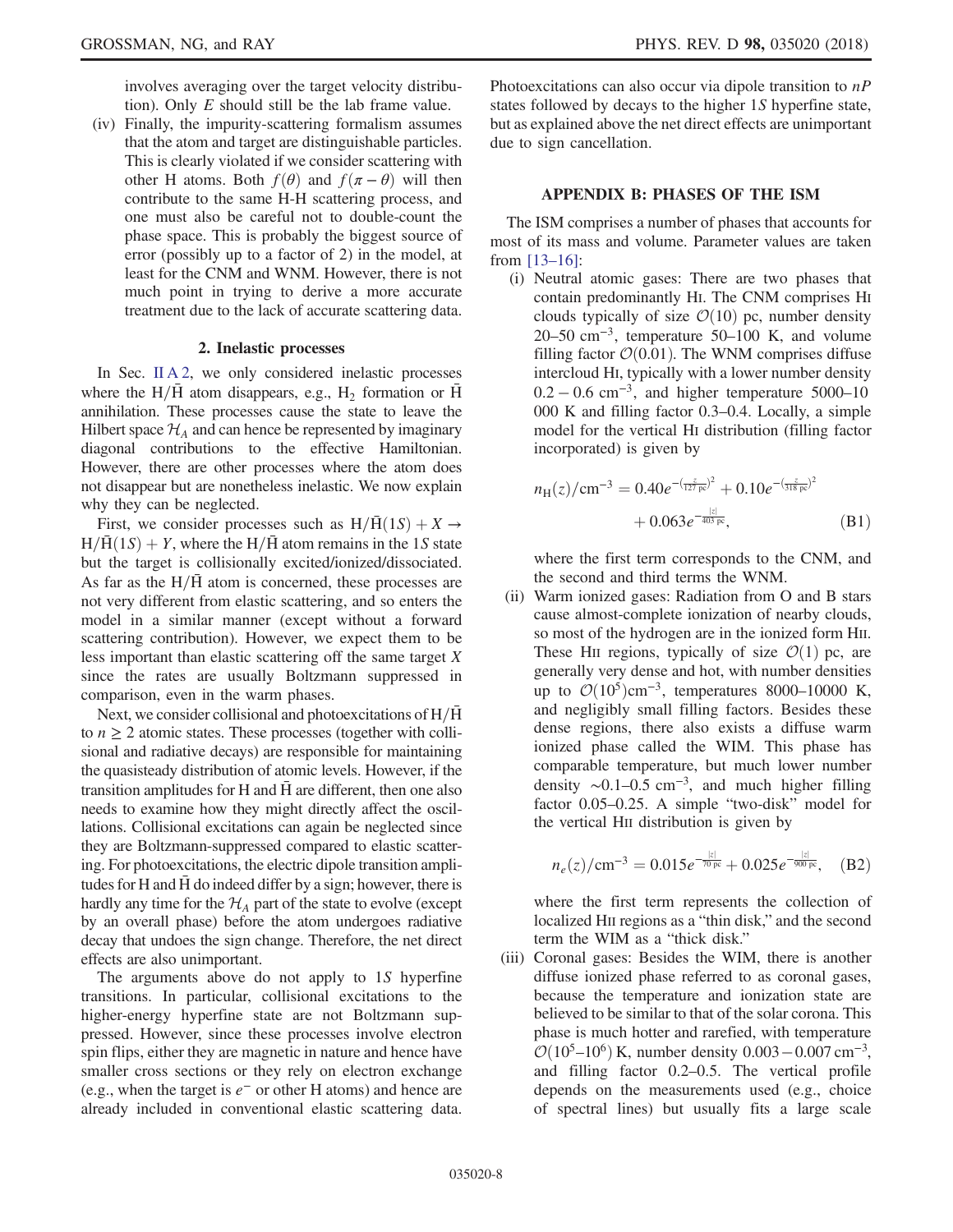height of 3 kpc (assuming exponential distribution) or above.

(iv) Molecular clouds: These comprise gravitationally bound clouds, typically of size  $\mathcal{O}(10)$  pc with H<sub>2</sub> as the dominant species. They are typically very cold and dense, with temperature 10–20 K, number density up to  $\mathcal{O}(10^6)$  cm<sup>-3</sup>, and negligible filling factor. Vertically, they tend to be concentrated near the galactic disk, with a Gaussian scale height around 70–80 pc.

While the main constituents in these phases are  $H$ ,  $H_2$ ,  $H^+$ , and  $e^-$ , also present are other gaseous elements and dust:

- (i) Other gaseous elements: From photospheric and meteoritic measurements, the cosmic composition in terms of number density are as follows: He 10%, C 0.03%, O 0.05%, and all other species individually each below 0.01% (combined ∼0.03%). There is also evidence that a significant fraction of these elements might have been locked up in dust and hence depleted in the gaseous form.
- (ii) Dust: Dust grains are generally well mixed with the gases in the ISM, with a dust-to-gas mass ratio believed to be around  $\mathcal{O}(0.01)$ . The dust grains are primarily composed of heavier elements such as C, N, O, Mg, Si, and Fe, with a typical specific density of 3 g cm<sup>-3</sup>. A popular model for the grainsize distribution (based on the extinction curve) is the Mathis-Rumpl-Nordsieck model. In the model, the dust grains are assumed to graphite and silicates, and the distribution given by

$$
n_i(a)da = A_i n_{\rm H} a^{-3.5} da,\tag{B3}
$$

where *a* is the grain size, and  $A_i$  is 7.8 × 10<sup>-26</sup> and  $6.9 \times 10^{-26}$  cm<sup>2.5</sup> for silicates and graphite, respectively. This relation holds over the range 50  $\AA$  <  $a < 2500$  Å. Besides large dust grains, it is also believed that there exists a population of large polycyclic aromatic hydrocarbon molecules, with a relative abundance of  $O(10^{-5})\%$ .

Having described the phases of the ISM, we now argue that we only need to consider oscillation-induced  $\gamma$ -ray contributions from the CNM, WNM, and WIM. For instance, consider the dense molecular clouds. Looking at Eq. [\(12\)](#page-3-1), since most contributions to  $\epsilon'$ ,  $\bar{\omega}_I$ , and  $\bar{\omega}_{ann}$ scale roughly with the gas density, this means that the emissivity per H atom is much smaller than in the more rarefied phases. While the gas column density may be very high along lines of sight passing through the clouds, only a tiny fraction of the gas is HI, so this is unlikely to compensate for the lower emissivity per H atom. In addition, Ref. [\[10\]](#page-10-8) specifically mentions that large molecular clouds are known to be absent in the sector of interest. Similar types of arguments can also be made for the dense HII regions and the coronal gases to explain why they can be neglected.

## APPENDIX C: PARAMETER VALUES

<span id="page-8-0"></span>We present here a summary of the contributions from both elastic and inelastic processes to the parameters  $\epsilon', \bar{\omega}_I$ , and  $\bar{\omega}_{ann}$ . Properties of the three phases are assumed to follow the nominal values given in Sec. [III A.](#page-3-2)

### 1. Elastic scattering

From Eq. [\(7\),](#page-2-3) recall that the contribution of elastic scattering to  $\epsilon'$  from target species i is given by

$$
\Delta \epsilon' = n_i v_i \left\{ - \int d\Omega \frac{|f_{i,p_i} - \bar{f}_{i,p_i}|^2}{2} + i \left[ \frac{2\pi \text{Re}[f_{i,p_i}(0) - \bar{f}_{i,p_i}(0)]}{p_i} + \int d\Omega \text{Im}(\bar{f}_{i,p_i}^* f_{i,p_i}) \right] \right\}.
$$
 (C1)

We now calculate this contribution for different target species.

### a.  $e^-$  as targets

It is useful to begin with elastic  $(H/\bar{H})$ - $e^-$  scattering for the WNM and WIM (we neglect the CNM due to its extremely low ionization fraction). First, amplitude data are available for both H and  $\overline{H}$ . Second,  $e^-$  may potentially be the dominant target species, since the much lower reduced mass (around  $m_e$ ) implies a higher speed of approach v and smaller center-of-mass momentum  $p$ , hence boosting  $\Delta \epsilon'$ .

For H- $e^-$  partial wave phase shifts, we use [\[17,18,24\]](#page-11-0), while for  $\bar{H}$ - $e^-$  phase shifts, we use [\[19,21,23,26\]](#page-11-4). At the warm phase temperature (about 1 eV), we find that

$$
\frac{1}{4} \int d\Omega \frac{|f_s - \bar{f}|^2}{2} + \frac{3}{4} \int d\Omega \frac{|f_t - \bar{f}|^2}{2} \approx 13 \text{ \AA}^2,
$$
  

$$
\frac{1}{4} \frac{2\pi \text{Re}[f_s(0) - \bar{f}(0)]}{p} + \frac{3}{4} \frac{2\pi \text{Re}[f_t(0) - \bar{f}(0)]}{p} \approx -11 \text{ \AA}^2,
$$
  

$$
\frac{1}{4} \int d\Omega \text{Im}(f_s \bar{f}) + \frac{3}{4} \int d\Omega \text{Im}(f_t \bar{f}) \approx 3.8 \text{ \AA}^2,
$$
  
(C2)

where  $f_s$  and  $f_t$  and are the electronic singlet and triplet H-e<sup>−</sup> amplitudes. To check that the first value makes sense, we note that the elastic H-e<sup>−</sup> singlet and triplet cross sections (39  $\AA^2$  and 15  $\AA^2$ ) are much larger than the  $\bar{H}$ - $e^$ cross section (1.6 Å<sup>2</sup>). This suggests that  $f_s$ ,  $f_t \gg \bar{f}$ , in which case the first value should be approximately half the spin-averaged H- $e^-$  cross section. This gives a reasonably close value of 11  $\AA^2$ .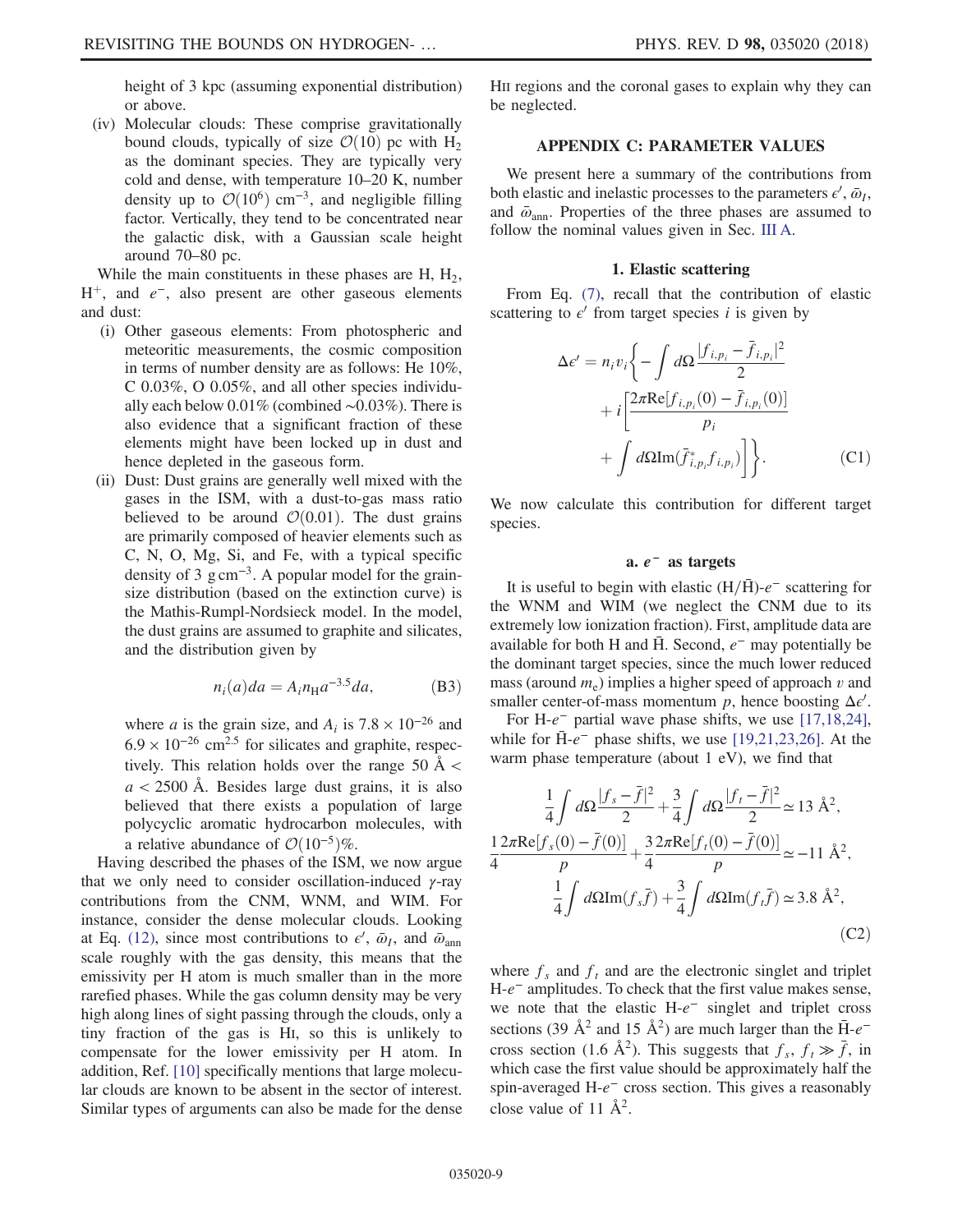For an rms speed of approach  $v = \sqrt{\frac{3kT}{m_e}} \approx 6 \times 10^7 \text{ cm s}^{-1}$ ,

we obtain

- (i) WNM:  $\Delta \epsilon' \simeq (-2 i) \times 10^{-9} \text{ s}^{-1}$ .
- (ii) WIM:  $\Delta \epsilon' \simeq (-2 i) \times 10^{-8} \text{ s}^{-1}$ .

### b.  $H^+$  as targets

Next, we consider elastic  $(H/\bar{H})$ -H<sup>+</sup> scattering, again for the WNM and WIM. Here, a number of issues arise. First, a much larger number of partial waves is required to accurately reconstruct the scattering amplitudes, since the center-of-mass momentum  $p$  is now much higher. For  $H-H^+$  scattering, while phase shifts for nearly 200 partial waves are available [\[33\],](#page-11-5) we found that they are nonetheless insufficient for the forward scattering amplitude.<sup>1</sup> Second, we have not been able to find scattering data for  $H^+$ - $\bar{H}$ scattering. Therefore, unlike the previous case, here an accurate calculation is not possible. The approach we adopt is as follows.

The authors of  $[25]$  claim that the elastic H- $\bar{p}$  (chargeconjugate of  $\bar{H}$ -H<sup>+</sup>) cross section is comparable to the rearrangement cross section (11  $\AA^2$  from [\[20\]](#page-11-7)). Should this indeed be the case, this implies that the elastic  $\bar{H}$ -H<sup>+</sup> cross section is much smaller than that of H-H<sup>+</sup> (160  $\AA$ <sup>2</sup> from [\[27\]](#page-11-8) after nuclear-spin averaging). If we then assume that  $\bar{f} \ll f$ , we can drop  $\bar{f}$  in the expression for  $\Delta \epsilon'$ , giving

$$
\Delta \epsilon' \simeq n v \left\{ - \int d\Omega \frac{|f|^2}{2} + i \frac{2\pi \text{Re}[f(0)]}{p} \right\}, \quad \text{(C3)}
$$

so only  $H-H^+$  data are required. The first term requires the nuclear-spin averaged cross section, and the second term the averaged forward scattering amplitude.

Instead of the phase shifts from [\[33\]](#page-11-5), we mostly rely on the averaged differential and total cross sections from [\[27\]](#page-11-8), since the latter is more recent and includes a larger number of partial waves (more than 500). To extract the averaged  $Re[f(0)]$ , we first note that the nuclear singlet and triplet amplitudes are given by  $f_{s,t}(\theta) = f_d(\theta) \pm f_e(\pi - \theta)$ ,<br>where f, and f are the "direct" and "charge exchange" where  $f_d$  and  $f_e$  are the "direct" and "charge exchange" amplitudes had the nuclei been distinguishable [\[27\]](#page-11-8). At energies  $\gtrsim$ 1 eV, both  $f_d(\theta)$  and  $f_e(\theta)$  become so forward distributed that  $f_s(0) \simeq f_t(0) \simeq f_d(0)$ , while the overlap between  $f_d(\theta)$  and  $f_e(\pi - \theta)$  becomes so small that the singlet and triplet total cross sections become identical. We then use the optical theorem to estimate Im $[f_d(0)]$  from the spin-averaged cross section, which in turn can be used to estimate  $\text{Re}[f_d(0)]$  from the spin-averaged differential cross section at  $\theta \approx 0$ . We only use the phase shifts from [\[33\]](#page-11-5) to fix the sign of  $\text{Re}[f_d(0)]$  and to check the validity of the assumptions above. We find that

$$
\int d\Omega \frac{|f|^2}{2} \simeq 81 \text{ \AA}^2, \qquad \frac{2\pi \text{Re}[f(0)]}{p} \simeq 74 \text{ \AA}^2,
$$

from which we obtain

- (i) WNM:  $\Delta \epsilon' \simeq (-4 + 4i) \times 10^{-10} \text{ s}^{-1}$ .
- (ii) WIM:  $\Delta \epsilon' \simeq (-5 + 4i) \times 10^{-9} \text{ s}^{-1}$ .

These  $\Delta \epsilon'$  values are smaller than that of  $(H/\bar{H})$ - $e^-$  scattering, mostly due to the much smaller speed of approach  $v$ .

### c. H as targets

Finally, we consider elastic  $(H/\bar{H})$ -H scattering for the CNM and WNM (we neglect the WIM due to its high ionization fraction). We have not been able to find amplitude-level data, and even differential cross-section data are only limited to the WNM. Therefore, we will only perform a crude estimate of  $\Delta \epsilon'$  using total cross-section data. We use  $[27,29]$  for H-H and  $[28]$  for H-H cross sections. Actually [\[28\]](#page-11-9) only covers up to 0.27 eV, a few times lower than the WNM temperature. However, since the cross section appears relatively constant near 0.27 eV, the cross section should not differ significantly between 0.27 and 1 eV.

For H-H scattering, the CNM electronic singlet and triplet cross sections are around 130  $\AA^2$  and 60  $\AA^2$ , and the WNM spin-averaged cross section 50  $\AA^2$ . For H- $\bar{H}$ scattering, the CNM cross section is 90  $\AA^2$ , and the WNM  $60 \text{ Å}^2$ . Based on these cross sections, we now assume that  $-\text{Re}(\Delta \epsilon') \simeq |\text{Im}(\Delta \epsilon')| \simeq nv(100 \text{ Å}^2)$  for the CNM and  $nv(50 \text{ Å}^2)$  for the WNM. We then obtain<br>
(i) CNM:  $\Delta \epsilon' \sim (-1 + i) \times 10^{-7} \text{s}^{-1}$ 

- (i) CNM:  $\Delta \epsilon' \simeq (-1 \pm i) \times 10^{-7} \text{s}^{-1}$ .<br>
ii) WNM:  $\Delta \epsilon' \sim (-5 + 5i) \times 10^{-9} \text{s}^{-1}$
- (ii) WNM:  $\Delta \epsilon' \simeq (-5 \pm 5i) \times 10^{-9} \text{s}^{-1}$ .

### d. Other targets

While other neutral targets such as He and  $H_2$  may offer slightly larger cross sections than H, nonetheless their much lower abundances mean that their contributions to  $\epsilon'$ can be ignored. The same can be said for other charged targets compared to  $H^+$  or  $e^-$ .

#### 2. Inelastic processes

For inelastic processes, we consider H annihilation, ionization of  $H/\overline{H}$ , as well as chemical reactions involving H. Keep in mind that  $\omega_I$  only enters Eq. [\(12\)](#page-3-1) as  $\omega_I + \bar{\omega}_I$ , so even the dominant contribution to  $\omega_I$  can be ignored if it turns out to be much smaller than  $\bar{\omega}_I$ .

### a.  $\bar{H}$  annihilation with H

We use the semiclassical calculations of the rearrangement cross section from [\[22\].](#page-11-10) Note that while there are fully quantum calculations of the annihilation cross section that include both rearrangement and annihilation in flight [\[34](#page-11-11)–37], they only include the s-wave component and hence give values that are much smaller. We now discuss each phase in turn:

<sup>&</sup>lt;sup>1</sup>Recall that for partial wave amplitudes  $a_l$ ,  $f(0)$  involves a monoton of  $(2l+1)a_l$  as opposed to  $(2l+1)|a_l|^2$  for the total summation of  $(2l + 1)a_l$  as opposed to  $(2l + 1)|a_l|^2$  for the total cross section, hence implying a slower convergence. cross section, hence implying a slower convergence.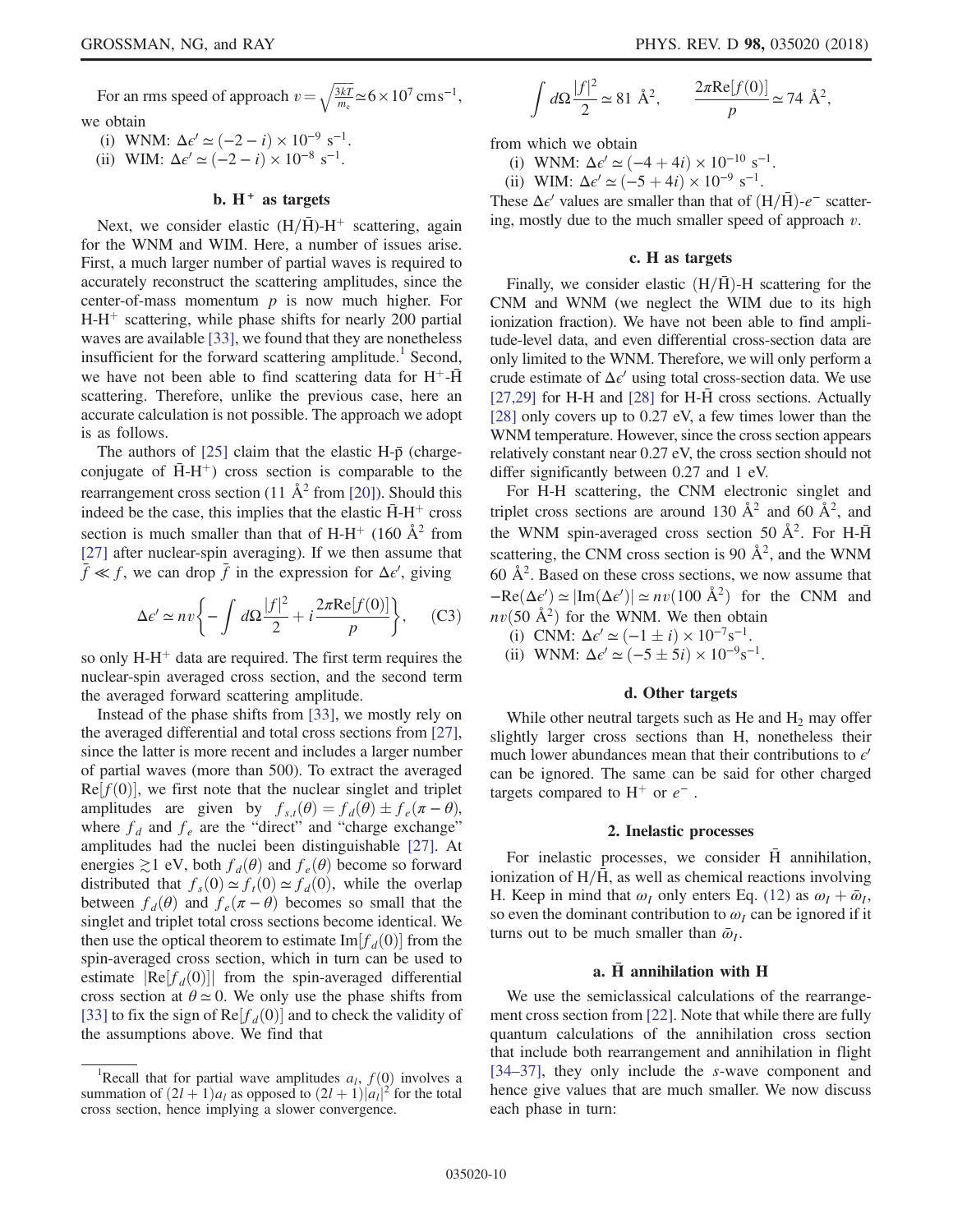- (i) CNM: The cross section is  $\sigma \simeq 60 \text{ Å}^2$ , corresponding to a rate coefficient of  $\langle \sigma v \rangle \simeq 10^{-9}$  cm<sup>3</sup> s<sup>-1</sup>. The contribution to  $\bar{\omega}_I$  is given by  $n_H \langle \sigma v \rangle \simeq 6 \times 10^{-8} \text{ s}^{-1}$ .<br>WNM: The cross section is  $\sigma \sim 8 \text{ Å}^2$  correspond-
- (ii) WNM: The cross section is  $\sigma \simeq 8 \text{ Å}^2$ , corresponding to a rate coefficient of  $\langle \sigma v \rangle \simeq 2 \times 10^{-9}$  cm<sup>3</sup> s<sup>-1</sup>. The contribution to  $\bar{\omega}_I$  is given by  $n_H \langle \sigma v \rangle \simeq$  $8 \times 10^{-10}$  s<sup>-1</sup>.

We ignore this for the WIM due to the high ionization fraction.

### b.  $\bar{H}$  annihilation with  $H^+$

We again use semiclassical calculations from [\[20\]](#page-11-7), since more updated cross sections either are again for s waves [\[34\]](#page-11-11) or do not fully cover our energy range of interest [\[38,39\]](#page-11-12). (In any case, we note that discrepancies between [\[20\]](#page-11-7) and [\[38,39\]](#page-11-12) where they do overlap are rather small.)

We ignore this for the CNM due to the extremely low ionization fraction. For the WNM and WIM, we find a cross section of  $\sigma = 10 \text{ Å}^2$ , corresponding to a rate<br>coefficient of  $(\sigma v) \sim 2 \times 10^{-9} \text{ cm}^3 \text{s}^{-1}$ . Hence we obtain coefficient of  $\langle \sigma v \rangle \simeq 2 \times 10^{-9}$  cm<sup>3</sup>s<sup>-1</sup>. Hence we obtain the following results:

- (i) WNM: The contribution to  $\bar{\omega}_I$  is  $n_{\text{H}^+}\langle \sigma v \rangle \simeq$  $6 \times 10^{-11}$  s<sup>-1</sup>.
- (ii) WIM: The contribution to  $\bar{\omega}_I$  is  $n_{\text{H}^+}\langle \sigma v \rangle \simeq$  $7 \times 10^{-10}$  s<sup>-1</sup>.

### c. Other  $\bar{H}$  annihilation processes

One might expect  $e^-$  –  $\bar{H}$  annihilation to be important (especially in the WIM) since the relative speed  $v$  is much higher. However, the annihilation cross section turns out to be much smaller, due to the 6.8 eV energy threshold for rearrangement, and that direct annihilation in flight in this case involves the electromagnetic interaction as opposed to the strong interaction [\[37\]](#page-11-13).

Finally, annihilation of H with any other neutral or charged species is expected to be less important than with H or  $H^+$ , due to their much lower abundances.

### d. Ionization

Ionization in the HI phases proceeds mainly via CR ionization, at a rate per atom of order  $10^{-16}$  s<sup>-1</sup> [\[15,16\].](#page-11-14) For the WIM, photoionization plays the more important role [\[15\]](#page-11-14). A reasonable ionization rate per atom in the WIM is  $\mathcal{O}(10^{-13} - 10^{-12})$  s<sup>-1</sup>, consistent with the degree of ionization given typical recombination rates, as well as estimates of the ionization parameter based on spectral measurements. Nonetheless, we see that in all three phases, the ionization rates are much smaller than the contributions to  $\bar{\omega}_I$  from H annihilation.

### e. Chemical reactions

Many chemical reactions involve H and may contribute to  $\omega_I$ . However, all the rates are much smaller than  $\bar{\omega}_I$ , either because they involve species with very low abundances or because they have very small rate coefficients. We discuss a number of examples here. The rate coefficients are taken from [\[15\]](#page-11-14):

- (i) Neutral reaction  $H + CH \rightarrow C + H_2$  has a rate co-<br>officient  $h = 1.2 \times 10^{-9}$  (*T*)  $^{0.5} \sim \frac{2200K}{R}$  Fyon in the efficient  $k = 1.2 \times 10^{-9} \frac{(T_{\odot}C)^{0.5}e^{-\frac{2200K}{T}}}{300 \text{ N}}$ . Even in the warm phases where the exponential suppression (from the activation barrier) becomes insignificant, the rate per H atom remains small due to the low abundance of CH.
- (ii) H<sub>2</sub> formation through  $H + H^- \rightarrow H_2 + e^-$  has a high rate coefficient  $k = 1.3 \times 10^{-9}$  cm<sup>3</sup> s<sup>-1</sup>, but the H<sup>−</sup> abundance is very low.
- (iii) Radiative association  $H + e^- \rightarrow H^- + \gamma$  has a very low rate coefficient  $k = 10^{-18} \frac{T}{1 \text{ K}} \text{ cm}^3 \text{ s}^{-1}$ .<br>Radiative association  $H + H \rightarrow H + \gamma$  has
- (iv) Radiative association  $H + H \rightarrow H_2 + \gamma$  has a very<br>low rate coefficient  $k \le 10^{-23}$  cm<sup>3</sup> s<sup>-1</sup> low rate coefficient  $k \le 10^{-23}$  cm<sup>3</sup> s<sup>-1</sup>.
- (v) Accretion of H on a dust grain surface (an important catalytic reaction for  $H_2$  formation) occurs at a very low rate of roughly  $10^{-17}(\frac{T}{10 \text{ K}})^{0.5}n_{\text{H}}$  s<sup>-1</sup> per atom. (The  $n_H$  dependence comes from the assumption of a constant dust-to-gas mass ratio.)
- <span id="page-10-0"></span>[1] A. D. Sakharov, Pis'ma Zh. Eksp. Teor. Fiz. 5, 32 (1967) [[Usp. Fiz. Nauk](https://doi.org/10.3367/UFNr.0161.199105h.0061) 161, 61 (1991)].
- <span id="page-10-1"></span>[2] V. A. Kuzmin, V. A. Rubakov, and M. E. Shaposhnikov, Phys. Lett. 155B[, 36 \(1985\).](https://doi.org/10.1016/0370-2693(85)91028-7)
- <span id="page-10-2"></span>[3] M. Fukugita and T. Yanagida, [Phys. Lett. B](https://doi.org/10.1016/0370-2693(86)91126-3) 174, 45 [\(1986\).](https://doi.org/10.1016/0370-2693(86)91126-3)
- <span id="page-10-3"></span>[4] D. V. Nanopoulos and S. Weinberg, [Phys. Rev. D](https://doi.org/10.1103/PhysRevD.20.2484) 20, 2484 [\(1979\).](https://doi.org/10.1103/PhysRevD.20.2484)
- <span id="page-10-4"></span>[5] R. N. Mohapatra and G. Senjanovic, [Phys. Rev. Lett.](https://doi.org/10.1103/PhysRevLett.49.7) 49, 7 [\(1982\).](https://doi.org/10.1103/PhysRevLett.49.7)
- [6] P. Fileviez Perez and M. B. Wise, [Phys. Rev. D](https://doi.org/10.1103/PhysRevD.84.055015) 84, 055015 [\(2011\).](https://doi.org/10.1103/PhysRevD.84.055015)
- <span id="page-10-5"></span>[7] D. G. Phillips II et al., [Phys. Rep.](https://doi.org/10.1016/j.physrep.2015.11.001)  $612$ , 1 (2016).
- <span id="page-10-6"></span>[8] J. Bramante, J. Kumar, and J. Learned, [Phys. Rev. D](https://doi.org/10.1103/PhysRevD.91.035012) 91, [035012 \(2015\).](https://doi.org/10.1103/PhysRevD.91.035012)
- <span id="page-10-7"></span>[9] G. Feinberg, M. Goldhaber, and G. Steigman, [Phys. Rev. D](https://doi.org/10.1103/PhysRevD.18.1602) 18[, 1602 \(1978\)](https://doi.org/10.1103/PhysRevD.18.1602).
- <span id="page-10-8"></span>[10] A. A. Abdo et al. (Fermi-LAT Collaboration), [Astrophys. J.](https://doi.org/10.1088/0004-637X/703/2/1249) 703[, 1249 \(2009\)](https://doi.org/10.1088/0004-637X/703/2/1249).
- <span id="page-10-9"></span>[11] G. Feinberg and S. Weinberg, [Phys. Rev.](https://doi.org/10.1103/PhysRev.123.1439) 123, 1439 [\(1961\).](https://doi.org/10.1103/PhysRev.123.1439)
- <span id="page-10-10"></span>[12] M. Aguilar et al. (AMS Collaboration), [Phys. Rev. Lett.](https://doi.org/10.1103/PhysRevLett.117.091103) 117[, 091103 \(2016\).](https://doi.org/10.1103/PhysRevLett.117.091103)
- <span id="page-10-11"></span>[13] K. M. Ferriere, [Rev. Mod. Phys.](https://doi.org/10.1103/RevModPhys.73.1031) **73**, 1031 (2001).